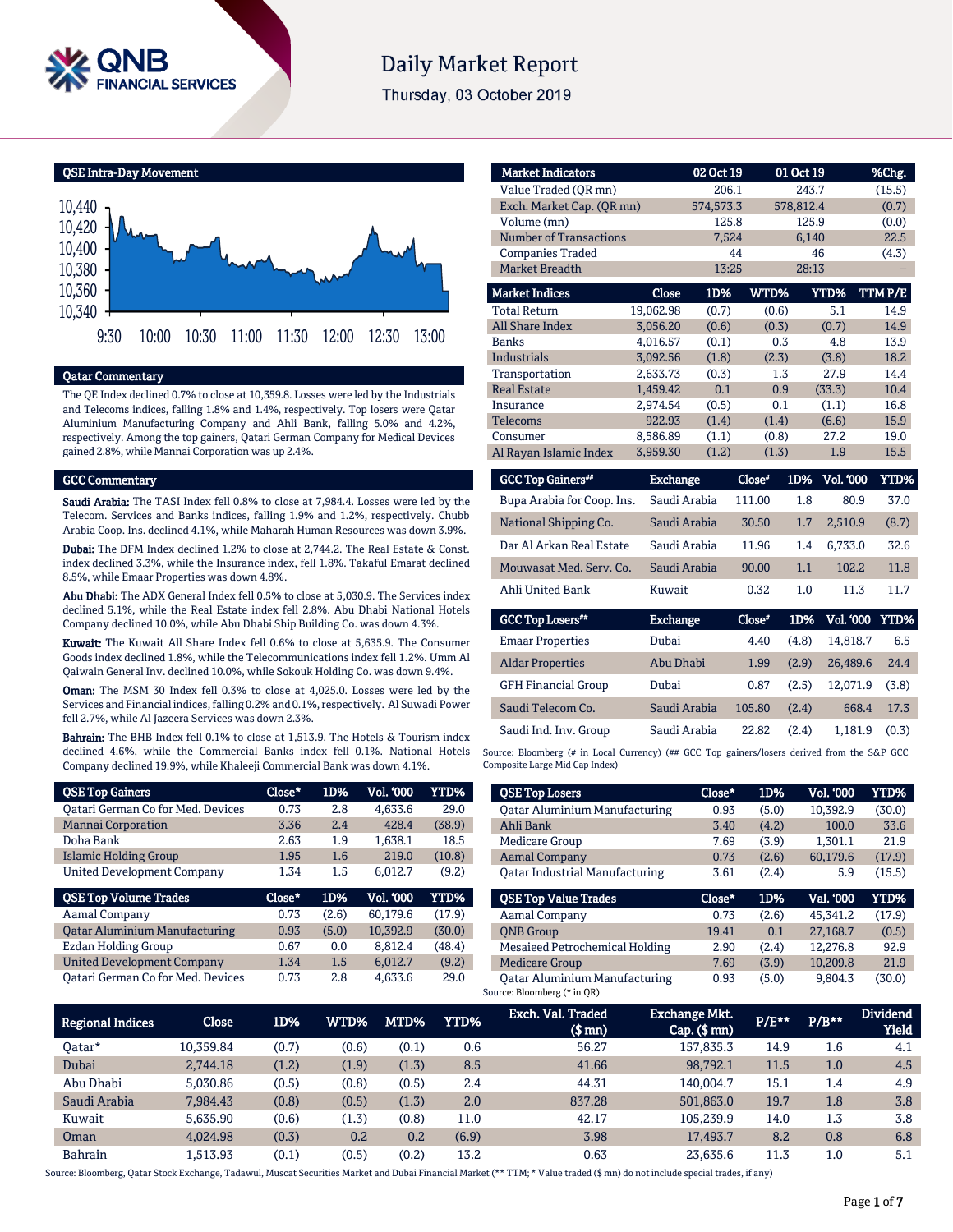# Qatar Market Commentary

- The QE Index declined 0.7% to close at 10,359.8. The Industrials and Telecoms indices led the losses. The index fell on the back of selling pressure from GCC and non-Qatari shareholders despite buying support from Qatari shareholders.
- Qatar Aluminium Manufacturing Company and Ahli Bank were the top losers, falling 5.0% and 4.2%, respectively. Among the top gainers, Qatari German Company for Medical Devices gained 2.8%, while Mannai Corporation was up 2.4%.
- Volume of shares traded on Wednesday fell marginally to 125.8mn from 125.9mn on Tuesday. However, as compared to the 30-day moving average of 105.3mn, volume for the day was 19.5% higher. Aamal Company and Qatar Aluminium Manufacturing Company were the most active stocks, contributing 47.8% and 8.3% to the total volume, respectively.

| <b>Overall Activity</b>    | Buy %* | Sell %* | Net (QR)       |
|----------------------------|--------|---------|----------------|
| Oatari Individuals         | 39.31% | 39.21%  | 205.012.79     |
| <b>Oatari Institutions</b> | 24.78% | 21.18%  | 7,414,367.57   |
| Oatari                     | 64.09% | 60.39%  | 7,619,380.37   |
| <b>GCC</b> Individuals     | 1.59%  | 0.33%   | 2,593,294.97   |
| <b>GCC</b> Institutions    | 1.68%  | 6.23%   | (9,364,425.83) |
| <b>GCC</b>                 | 3.27%  | 6.56%   | (6,771,130.86) |
| Non-Qatari Individuals     | 12.82% | 12.13%  | 1,415,909.89   |
| Non-Oatari Institutions    | 19.83% | 20.92%  | (2,264,159.40) |
| Non-Qatari                 | 32.65% | 33.05%  | (848, 249, 51) |

Source: Qatar Stock Exchange (\* as a % of traded value)

# Ratings, Global Economic Data and Earnings Calendar

# Ratings Updates

| Company                                                                                                | Agency | Market         | Type*     | Old Rating     | <b>New Rating</b> | <b>Rating Change</b>     | Outlook | Outlook Change           |
|--------------------------------------------------------------------------------------------------------|--------|----------------|-----------|----------------|-------------------|--------------------------|---------|--------------------------|
| National Bank of<br><b>Bahrain</b>                                                                     | Fitch  | <b>Bahrain</b> | LT-IDR/VR | $BB$ -/ $bb$ - | BB-/bb-           | $\overline{\phantom{0}}$ | Stable  | $\overline{\phantom{0}}$ |
| Source: News reports, Bloomberg (* LT – Long Term, IDR – Issuer Default Rating, VR – Viability Rating) |        |                |           |                |                   |                          |         |                          |

### Global Economic Data

| Date <sup>1</sup> | Market    | <b>Source</b>                | Indicator                        | 'Period      | Actual | <b>Consensus</b> | Previous |
|-------------------|-----------|------------------------------|----------------------------------|--------------|--------|------------------|----------|
| 10/02             | US        | Mortgage Bankers Association | <b>MBA Mortgage Applications</b> | 27-September | 8.1%   | -                | $-10.1%$ |
| 10/02             | <b>UK</b> | Markit                       | Markit/CIPS UK Construction PMI  | September    | 43.3   | 45.0             | 45.0     |

Source: Bloomberg (s.a. = seasonally adjusted; n.s.a. = non-seasonally adjusted; w.d.a. = working day adjusted)

#### Earnings Calendar

| <b>Company Name</b>                           | Date of reporting 3Q2019 results | No. of days remaining | <b>Status</b> |
|-----------------------------------------------|----------------------------------|-----------------------|---------------|
| Medicare Group                                | $9-Oct-19$                       | 6                     | Due           |
| <b>QNB</b> Group                              | $9-Oct-19$                       | $6\phantom{1}6$       | Due           |
| <b>Gulf Warehousing Company</b>               | 15-Oct-19                        | 12                    | Due           |
| Al Khalij Commercial Bank                     | 15-Oct-19                        | 12                    | Due           |
| <b>Qatar Fuel Company</b>                     | 16-Oct-19                        | 13                    | Due           |
| <b>Oatar Islamic Bank</b>                     | 16-Oct-19                        | 13                    | Due           |
| Ezdan Holding Group                           | 17-Oct-19                        | 14                    | Due           |
| Ahli Bank                                     | 17-Oct-19                        | 14                    | Due           |
| <b>United Development Company</b>             | 23-Oct-19                        | 20                    | Due           |
| Doha Bank                                     | 23-Oct-19                        | 20                    | Due           |
| Salam International Investment Limited        | 24-Oct-19                        | 21                    | Due           |
| Masraf Al Rayan                               | 27-Oct-19                        | 24                    | Due           |
| <b>Oatari Investors Group</b>                 | 27-Oct-19                        | 24                    | Due           |
| Doha Insurance Group                          | 29-Oct-19                        | 26                    | Due           |
| Ooredoo                                       | 29-Oct-19                        | 26                    | Due           |
| <b>Qatar Industrial Manufacturing Company</b> | 30-Oct-19                        | 27                    | Due           |
|                                               |                                  |                       |               |

Source: QSE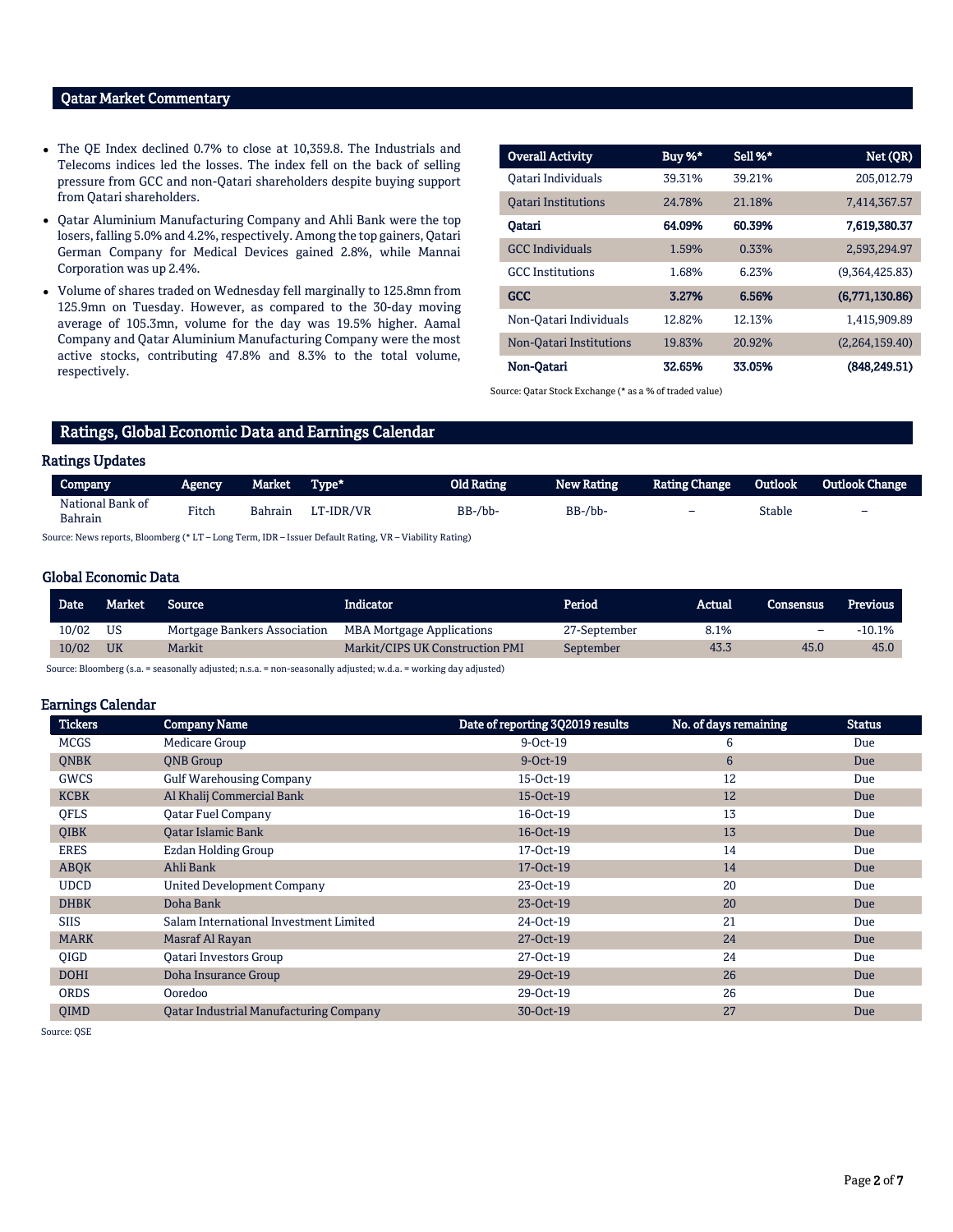# Qatar

- DOHI to disclose 3Q2019 financial statements on October 29 Doha Insurance Group (DOHI) announced its intent to disclose 3Q2019 financial statements for the period ending September 30, 2019, on October 29, 2019. (QSE)
- QIMD to disclose 3Q2019 financial statements on October 30 Qatar Industrial Manufacturing Company (QIMD) announced its intent to disclose 3Q2019 financial statements for the period ending September 30, 2019, on October 30, 2019. (QSE)
- QGRI announces the closure of Mozoon Insurance Marketing Services - Pursuant to the company's board of directors' resolution and Qatar Central Bank's approval to that respect, Qatar General Insurance & Reinsurance Company's (QGRI) announced that its intention to close Mozoon Insurance Marketing Services W.L.L. as of November 3, 2019. (Peninsula Qatar)
- AKHI to disclose 3Q2019 financial statements on October 27 Al Khaleej Takaful Insurance Company (AKHI) announced its intent to disclose 3Q2019 financial statements for the period ending September 30, 2019, on October 27, 2019. (QSE)
- WOQOD adds yet another fuel station to its widening network, inches closer to 2020 goal – Qatar Fuel Company (WOQOD) opened a fuel station in Al Dafna, raising its network of stations to 89. With the new facility, WOQOD has moved a step closer to its objective of opening 114 fuel stations by 2020. The Al Dafna fuel station is spread over 4,200 square meters and has three lanes with nine dispensers. The new station offers round-theclock services to residents and includes a Sidra convenience store, an LPG cylinder outlet and a shop that sells gasoline and diesel products for light vehicles. WOQOD is currently constructing 22 new petrol stations, a large number of which are expected to become operational in 2019. (Qatar Tribune)
- FocusEconomics: Higher public spending, gas output to drive Qatar's economic growth in 2H2019 – Qatar's economy is projected to gain momentum in 2H2019 driven mainly by greater public spending and higher gas production, FocusEconomics has stated in its latest report. Focusing on 2020, the report stated, the country's growth will likely pick up on a stronger energy sector as the Barzan gas facility comes online. According to FocusEconomics Consensus Forecast-Middle East & North Africa for October report, Qatar's economy likely to have softened in the second quarter, after a recovery in the energy sector drove a slight acceleration in the first quarter. Turning to the third quarter, the report stated, available data points to acceleration. "In July, annual industrial production grew at the fastest pace since August 2018, annual private sector credit growth surged, while building permits also jumped MoM," it stated. Moreover, the report stated, the non-oil sector PMI recovered firmly in August that bodes well for Qatar's economic growth ahead. FocusEconomics panelists see growth of 1.9% in 2019 and 2.5% in 2020, which is unchanged from last month's forecast. The country's economic growth will further accelerate to 2.7% in 2021 and 2.8% in 2022, the report stated. Consumer prices were flat in annual terms in August, the report stated,

adding inflation should return next year as the expected implementation of a 5% VAT in January 2020 will add upward pressure. Moreover, an expected pick-up in economic activity and recent signs of a recovery in housing prices should also stoke prices next year. "Our panelists expect average consumer prices to fall 0.3% in 2019, before increasing 2% in 2020, which is down 0.2 percentage points from last month's forecast," the report stated. The report indicated that the GDP per capita in Qatar will increase from \$70,550 in 2019 to \$80,098 in 2022. According to the annual data released as part of the report, the overnight lending rate in the country would continue to rise from the current level and reach up to 4.81% by 2023. The Qatari Riyal will continue to be pegged at \$3.64 in the years to come, the report stated. (Qatar Tribune)

- General cargo at Ruwais Port sees 30% rise While Hamad Port has become Qatar's gateway to world trade, Ruwais Port is also playing a vital role in stimulating country's economy. The port has cemented its position as the alternate gateway for country's maritime trade. The port has become one of the most important ports to meet the increasing needs of the domestic market of foodstuff, meat and fresh and chilled products. General cargo at the port has registered a 30% increase in 2018 from the previous year, crossing 100,000 metric tons for the year, according to the annual report of Qatar Ports Management Company (Mwani). "The port saw more than 100% increases in the throughput of livestock and Reefer container volumes," the report stated. With a handling of around 240 vessels per month and average berth utilization of more than 73%, Ruwais Port has remained an extremely busy port. (Peninsula Qatar)
- Budget hotels continue to register solid growth Collective efforts in boosting tourism and the performance of Qatar's hospitality sector are yielding positive results. The average revenues of hotels, except 5-Start category properties, witnessed a moderate growth in August 2019, with the budget hotels (2&1Star) recording the highest nearly 25% rise in their revenues. The average revenue of hotels, measured by per available room, increased to QR237 in August 2019, up nearly YTD 2.6%, or QR6 per room, compared to QR231 a year ago (August 2018), official data showed. Supported by significant increase in the number of tourists, which resulted in the increase in hotel occupancy rates, the revenue per available room of hotels improved in August 2019 compared to a year ago, according to data released by the Planning and Statistics Authority. The average occupancy of hotels (all categories combined) in August (YTD) increased by 5% to 63% against 58% for the same period last year. The overall improvement in the performance of the hotel industry can be attributed mainly to increase in the number of tourists, especially as a result of sharp growth in cruise tourism. According to recently released data about 1.34mn people visited Qatar in August 2019 (YTD). Out of that 1,235,888 people came by Air and 110,515 by sea. (Peninsula Qatar)
- Cabinet approves draft law on consumer protection HE the Prime Minister Sheikh Abdullah bin Nasser bin Khalifa Al Thani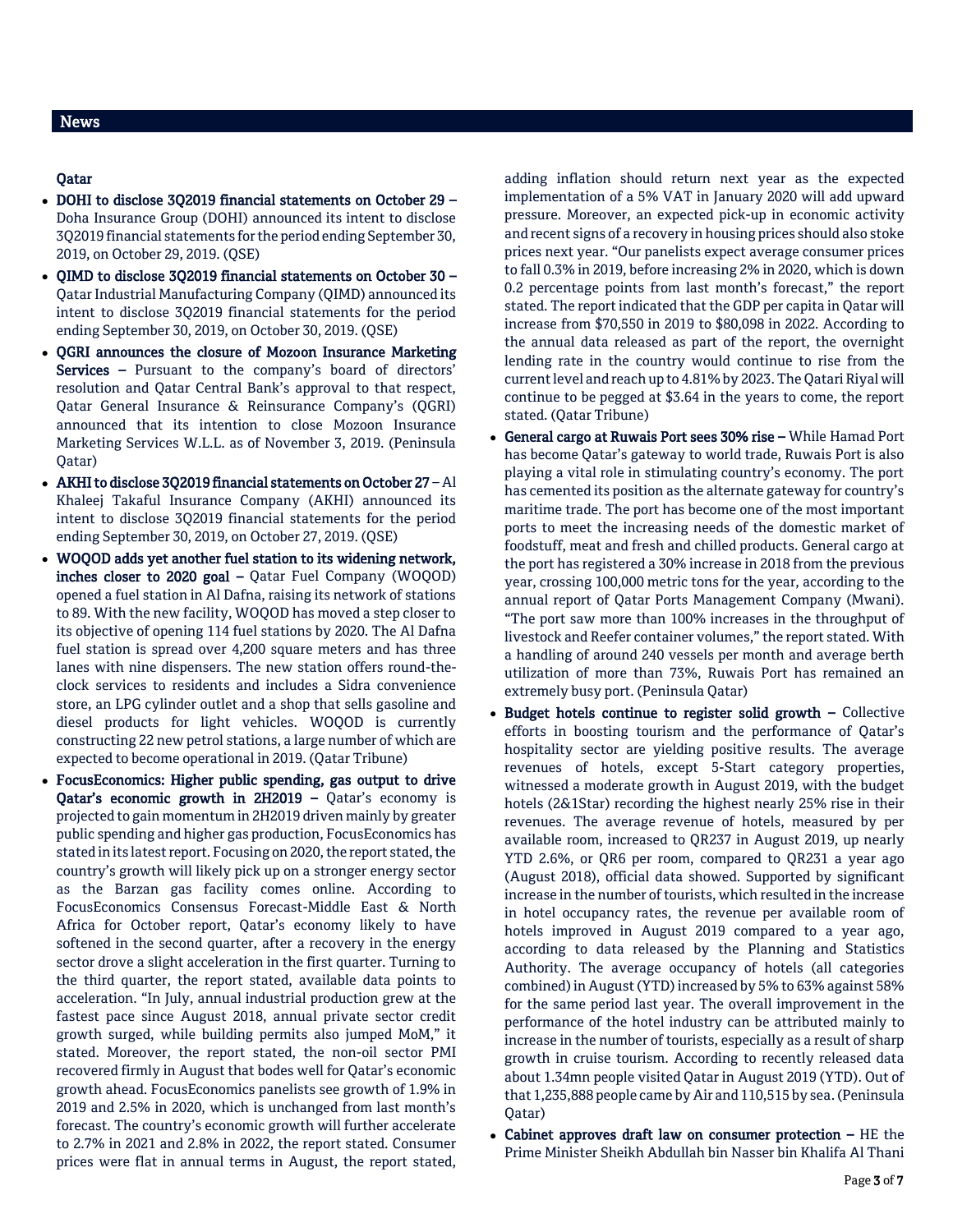chaired the Cabinet regular meeting. The Cabinet approved a draft law on consumer protection. It also approved a draft decision of HE the Minister of Commerce and Industry issuing the executive regulation of the Consumer Protection Law. The Ministry of Commerce and Industry has prepared the draft law to replace Law No 8 of 2008 on consumer protection and in the context of updating the legislation to keep pace with the development of economic and trade conditions and working with best international practices in this regard. The Cabinet also approved a draft decision of HE the Minister of Commerce and Industry issuing the executive regulation of Law No 2 of 2019 on supporting the competitiveness of national products and combating harmful practices to them in international trade. (Gulf-Times.com)

 QFC: Qatar financial sector needs to boost competitive edge to ensure sustainable growth – Doha's financial sector, whose productivity is already comparatively high and increasing, calls for further strengthening the competitive advantage to ensure sustainable growth, according to a top official of Qatar Financial Centre (QFC). Qatar's economy has witnessed stable growth and the financial sector has been a significant contributor to this development, QFC Authority's CEO, Yousuf Mohamed Al-Jaida told 'Economist Roundtable: Prospects for Qatar's Financial Sector'. The roundtable comprised presentations from the Ministry of Finance, Brookings Doha and the QFC, centering on Qatar's financial sector including its unique characteristics and relative standing against regional and global competitors, which honed in on available opportunities to strengthen the sector's competitiveness. Based on data from United Nations' statistics division presented during the event, productivity of Qatar's financial sector is comparatively high and increasing, which raises the prospect for investing strategically in a range of products, services and systems to ensure competitive international positioning. (Gulf-Times.com)

# International

- ADP: US private payrolls growth cools in September Hiring by US private employers slowed further in September, suggesting that trade tensions, which have pressured manufacturing, could be spilling over to the labor market. Private employers added 135,000 jobs in September, the ADP National Employment (ADP) report showed. Data for August was revised downward to show private payrolls increasing by 157,000 jobs instead of the previously reported 195,000 positions. Economists polled by Reuters had forecasted private employment to rise by 140,000 jobs in September. According to a Reuters survey of economists, nonfarm payrolls probably increased by 145,000 jobs in September, after rising 130,000 in August. Job gains have averaged 158,000 per month this year, but remain above the roughly 100,000 needed each month to keep up with growth in the working age population. The unemployment rate is forecast unchanged at 3.7% for a fourth straight month. (Reuters)
- US to hit European Union with tariffs of 10% on aircraft, 25% on other goods – The US will impose 10% tariffs on aircraft and 25% on other industrial and agricultural products from the European Union (EU) as part of a World Trade Organization penalty award in a long-running aircraft subsidy case, an official with the US Trade Representative's office said. The aircraft duty, however,

will not apply to aircraft parts, the official told reporters on a conference call, sparing Airbus' production in Alabama from higher costs, as well as Boeing Co's use of European parts in its US production. The tariffs are expected to take effect on October 15, the official said. He did not specify the total amount of EU goods to face tariffs. The WTO allowed the EU on Wednesday to slap import tariffs on \$7.5bn worth of European goods over illegal EU subsidies handed to Airbus. (Reuters)

- UK construction slump worsens as Brexit uncertainty deepens A downturn in British construction deepened last month, according to a survey on Wednesday that showed the commercial and civil engineering sectors contracting at the fastest in around 10 years ahead of Brexit. The IHS Markit/CIPS UK Construction Purchasing Managers' Index fell to 43.3 from 45.0 in August, below all forecasts in a Reuters poll of 17 economists that had pointed to an unchanged reading. Far below the 50 dividing line for growth, September's reading was the second-worst since the financial crisis. Construction firms cut jobs at the fastest rate since December 2010, IHS Markit stated. (Reuters)
- German institutes slash growth forecasts, warn of downside risks – Germany's leading economic institutes on Wednesday slashed their growth forecasts for Europe's biggest economy for this year and next, blaming weaker global demand for manufacturing goods and increased business uncertainty linked to trade disputes. The revisions, which feed into the government's own forecasts, reflect growing fears that a slowdown in Germany, driven by a recession in the exportdependent manufacturing sector, could hamper the broader Eurozone's economy. The institutes also called on Chancellor Angela Merkel's right-left government to ditch its budget policy of incurring no new debt if the growth outlook deteriorates. The powerful BDI industry association welcomed the institutes' push and urged a substantial public investment program for education, climate protection and infrastructure. The institutes stated they expect the German economy to grow by 0.5% this year and 1.1% in 2020. That compared with their April estimates of 0.8% and 1.8% respectively. For 2021, the institutes predict a mild recovery with economic expansion of 1.4%. (Reuters)
- Japan services activity grows at slightly slower pace in September – Activity in Japan's services sector expanded for a 36th straight month in September, but at a slightly slower pace than in August, in a sign that robust domestic demand continued to support the economy before a sales tax hike kicked in this month. The final Jibun Bank Japan Services Purchasing Managers' Index (PMI) dropped to 52.8 in September from 53.3 in August on a seasonally adjusted basis, the same as last week's preliminary reading. The nationwide sales tax hike to 10% from 8% came into effect on October 1, the first such increase by the government since it last lifted the levy in April 2014. To offset the risk of a slowdown hitting Japan's economy, the world's third-largest, the government has rolled out 2tn Yen for discounts and shopping vouchers as well as public works spending. The composite PMI, which includes both manufacturing and services, has dropped to 51.5 from 51.9 in the previous month. (Reuters)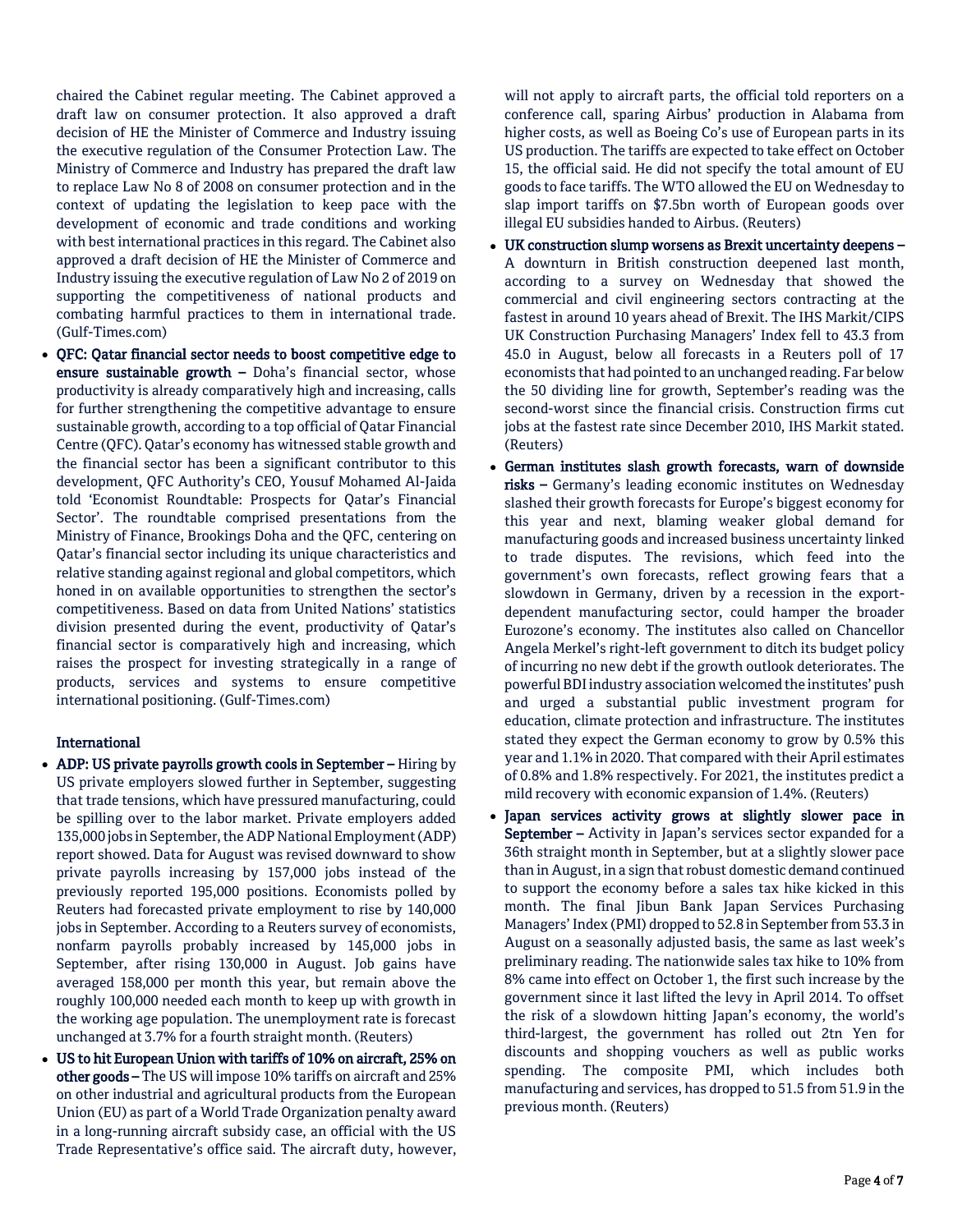# Regional

- GCC funds see net inflows of \$2.5bn in 1H2019 The fund industry in the Arabian markets including Bahrain, Kuwait, Oman, Qatar, Saudi Arabia, and the UAE enjoyed overall estimated net inflows of \$2.5bn in the first half of 2019 according to Refinitiv, a top provider of financial markets data. These inflows occurred in a volatile however, positive market environment driven by discussions about a possible trade war between the US and China, a possible return of the Euro crisis caused by developments in Italy and France, and a general economic slowdown with decreasing earnings at the company level. Nevertheless, since the equity markets showed a rebound over the course of 1H2019, one would expect to see net inflows into mutual funds, Refinitiv stated. "The overall assets under management in the Arabian fund markets increased from \$30.5bn to \$32.4bn in 2019 YTD. This increase was driven by overall net sales (+\$2.5bn), while the performance of the underlying markets had a negative contribution (-\$0.6bn) to overall assets under management," Head of EMEA Research at Lipper, Refinitiv, Detlef Glow noted. The assets under management in the Arabian fund markets are highly concentrated since the largest fund market, Saudi Arabia, accounts for \$26.9bn, or 82.85%, of the overall assets under management. Meanwhile, Kuwait accounts for \$3.2bn, or 9.82%, of the overall assets under management, and the UAE accounts for \$1.7bn, or 5.09%, of the overall assets under management. The other three countries—Qatar (\$0.4bn), Oman (\$0.3bn), and Bahrain (\$0.1bn)—account together for 2.23% of the overall assets under management in the Arabian fund markets. (Zawya)
- HSBC Group becomes major shareholder of its Saudi Arabian subsidiary – HSBC Group has become a majority shareholder in its Saudi Arabian subsidiary by acquiring shares from the Saudi British Bank (SABB). HSBC Saudi Arabia is now a 51% -owned (indirect) subsidiary of HSBC Holdings, a statement by HSBC showed. In April 2019, SABB announced that it has entered into a binding agreement with HSBC for the sale of 1mn shares in HSBC Saudi Arabia, representing 2% of the issued share capital of HSBC Saudi Arabia, for a total value of SR36mn. SABB informed Tadawul that that all conditions related to the transaction have been satisfied and that the transaction has been completed on October 1, 2019. SABB now holds 49% of HSBC Saudi Arabia's shares. "HSBC Saudi Arabia is well positioned to capture value and new opportunities in a country poised to benefit from one of the world's most ambitious economic transformation programs," it stated. (Zawya)
- Dar Al Arkan hires banks for Dollar fixed-rate Sukuk Dar Al Arkan Real Estate Development has mandated Alkhair Capital, Deutsche Bank, Dubai Islamic Bank, Emirates NBD Capital, Goldman Sachs, Noor Bank, Standard Chartered and Warba Bank to arrange fixed-income investor meetings. The meetings will commence on October 3 and will take place in Middle East, London, Singapore and Hong Kong. The 5-year Regulation S fixed-rate benchmark senior unsecured Sukuk offering will follow subject to market conditions. (Bloomberg)
- UAE committed to conformity levels of last JMMC meeting OPEC and its allies are monitoring global oil markets, UAE Minister of Energy and Industry, Suhail Al-Mazrouei said, and conformity levels are the same as previously announced at the

last OPEC+ joint ministerial monitoring committee meeting (JMMC). "When it comes to volumes we are following up; we are committed to adhere to the conformity levels that we announced when we met in Abu Dhabi. No changes there. We are committed to the volumes and the cuts that every country announced," he told Reuters. (Reuters)

- Dubai ready to take on more debt if needed Dubai continues to service its debt and is ready to take on more if needed, an economic official said, adding that current debt was \$124bn. "We continue to service the debt on time, as scheduled. We are ready to take on more debt, if need be," the Chief Economic Advisor at Dubai's Department of Economic Development, Raed Safadi said. His comments came after Reuters had reported on September 10, citing sources, that the government of Dubai has held talks with banks about a potential issue of US Dollardenominated bonds, in what would be its first international debt sale since 2013. Rating agencies have warned Dubai about the debt of state-owned entities amid an economic slowdown in the region. The size of the Dubai economy was AED398.5bn at the end of 2018. Fitch stated earlier this month that a significant proportion of \$23bn in loans to Dubai government-related entities due to mature by end-2021 may be restructured again. (Reuters)
- Moody's assigns 'Aa2' rating to Abu Dhabi's \$10bn three-tranche bond – Moody's Investors Service has assigned 'Aa2' senior unsecured rating to the \$10bn, three tranche bond issued by the Government of Abu Dhabi on September 23. Obligations rated 'Aa' are judged to be of high quality and are subject to very low credit risk. Abu Dhabi issued \$3bn in five-year bonds, \$3bn in 10 year and \$4bn in 30-year notes, Reuters reported. BNP Paribas, Citigroup, First Abu Dhabi Bank, HSBC, JP Morgan and MUFG are the joint lead managers and book-runners for the 144A Reg S senior unsecured bonds, according to the report. The 'Aa2' rating is at the same level as the long-term issuer rating of the Government of Abu Dhabi. The rating is supported by "Abu Dhabi's "Very High (-)" economic strength derived from an exceptionally high GDP per capita, very large hydrocarbon reserves, and superior infrastructure," Moody's stated. "The rating also reflects the "High (+)" institutional strength, taking into account the emirate's strong institutional framework and effectiveness, which is counterbalanced by high inflation volatility and significant transparency issues," the statement added. Moody's said that Abu Dhabi's exceptionally strong balance sheet supports the "Very High (+)" fiscal strength score with assets worth an estimated 233% of GDP. (Zawya)
- UAE's ADNOC eyes bond issue amid low interest rates Abu Dhabi National Oil Co. (ADNOC) is considering a possible bond issue to take advantage of low interest rates, its Chief Financial Officer, Mark Cutis said. State-owned ADNOC, given an 'AA' credit rating by Fitch in February, will have been encouraged by Saudi Aramco's first international debt issue in April, when it sold \$12bn of bonds. "We will take a look. These are historically low interest (rates), so if you're not issuing, you're making a big judgment call," he said when asked at a Bloomberg event whether ADNOC would look at a bond issue in the first quarter of 2020. Asked whether the potential bond issue would be bigger than Saudi Aramco's, he said "we are still in discussions." (Reuters)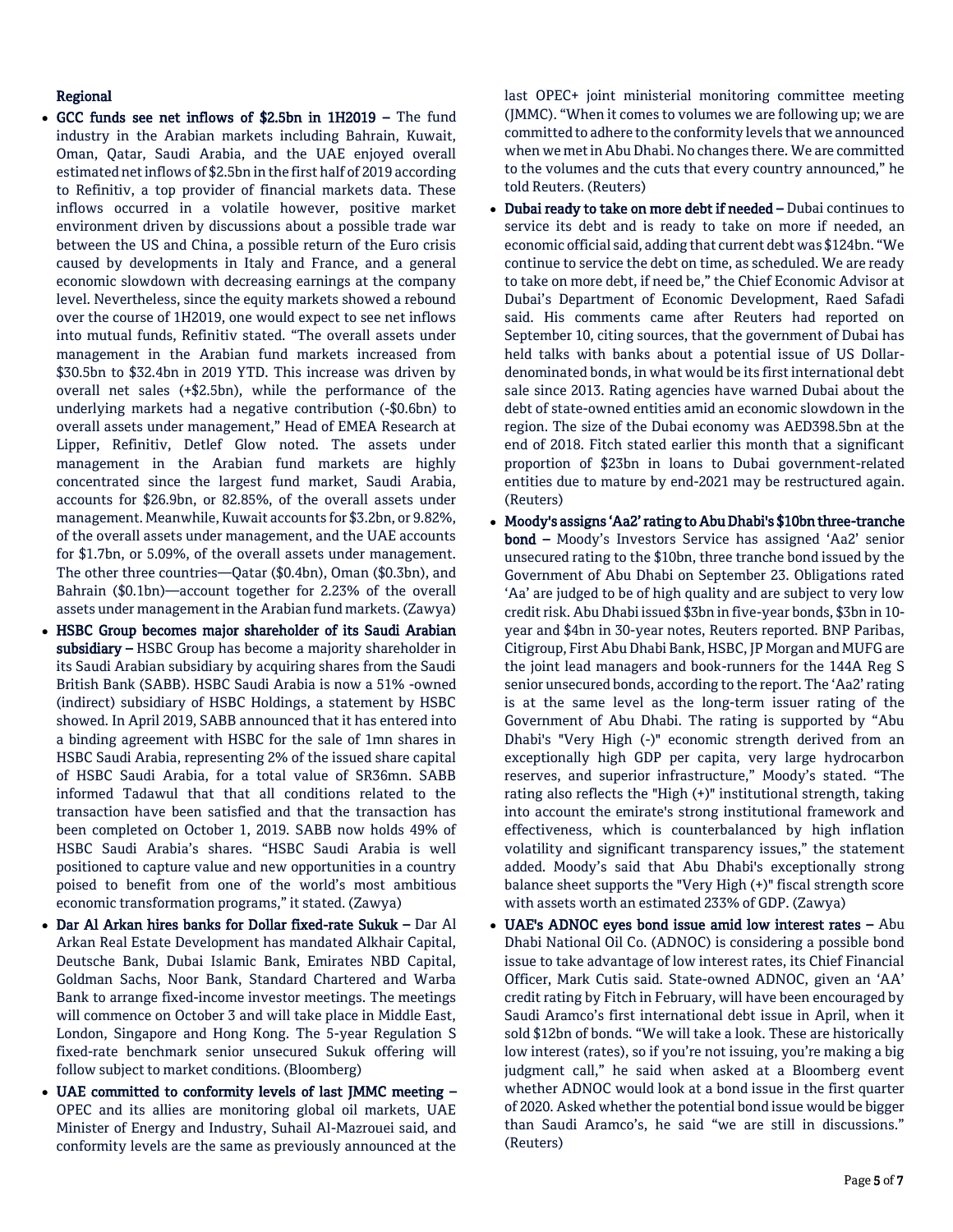Fitch affirms National Bank of Bahrain at 'BB-'; with a 'Stable' outlook – Fitch Ratings has affirmed National Bank of Bahrain's (NBB) long-term issuer default rating (IDR) at 'BB-' with a 'Stable' outlook and viability rating (VR) at 'bb-'. NBB's IDRs are driven by its standalone creditworthiness, as expressed by its 'bb-' VR. They are also underpinned by potential sovereign support, as reflected by the bank's support rating floor (SRF) of 'BB-'. NBB's 'VR' is capped by the domestic operating environment and more specifically the Bahraini sovereign rating of 'BB-'. This reflects NBB's significant exposure to the sovereign and domestic operating environment. The 'VR' considers the bank's high impaired loans and high concentrations, however, also its well-entrenched franchise, healthy profitability and strong capital and liquidity. NBB's franchise is reliant on a small and competitive domestic operating environment. The bank has limited competitive advantage compared with more geographically diversified peers. Nevertheless, NBB has a wellentrenched retail franchise and relationships with government and government-related entities, supporting a sizeable stable retail deposit base that is complemented by large government and quasi-government deposits. NBB's impaired loans ratio of 10.2% at end-1H19 is high, inflated by one particularly large exposure that has been impaired since 2012. (Bloomberg)